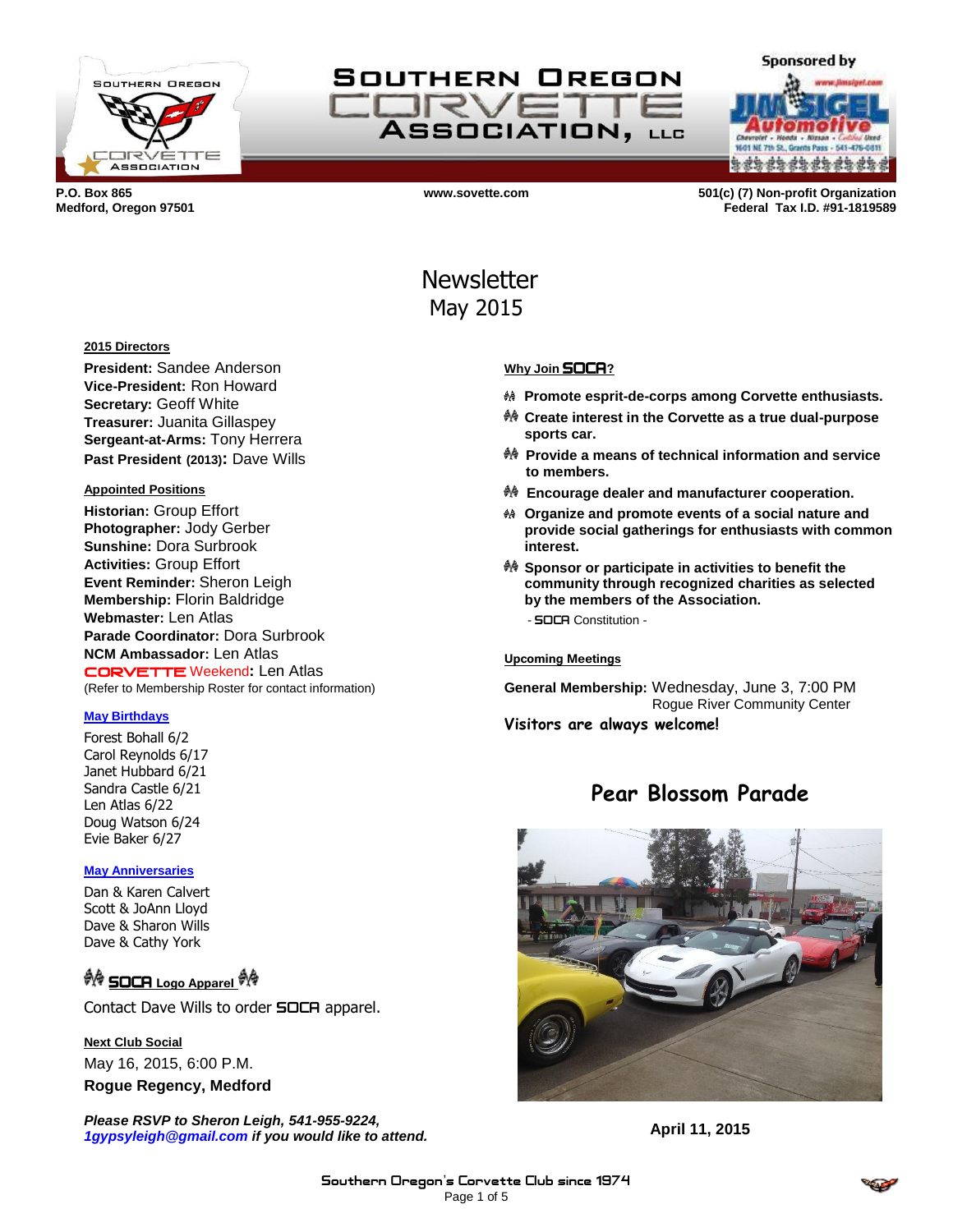## Events & Activities

**May 16** – SOCA Social, 6:00 P.M. Rogue Regency, Medford. Run prior, Howard Prairie and Hyatt Lake.

May 17 - 3<sup>rd</sup> Annual Cops and Rodders Car Show, Medford.

**June 3** – SOCA General Membership Meeting, 7:00 P.M., Rogue River Community Center, Rogue River.

**June 13-20** – Medford Cruise, Hawthorne Park, Medford.

**June 20** – SOCA Social, 6:00 P.M. Details to be determined.

**June 27-28** – Rooster Crow Weekend, Rogue River. Parade Saturday, 8:30 AM. Form up at Rogue River Shopping Center.

**June 30** – National Corvette Day.

**July 1** – SOCA General Membership Meeting, 7:00 P.M., Rogue River Community Center, Rogue River.

July 10-12 - 26<sup>th</sup> Annual Corvette Weekend.

**July 18** – SOCA Social, 6:00 P.M. Details to be determined.

**July 21-25** – Back to the 50's, Grants Pass, OR.

**July 22-25** – VetteFest 2015, Boise ID.

For additional events, information and links, go to the S.O.C.A. website Events Page <http://www.sovette.com/default.asp?pg=activities>

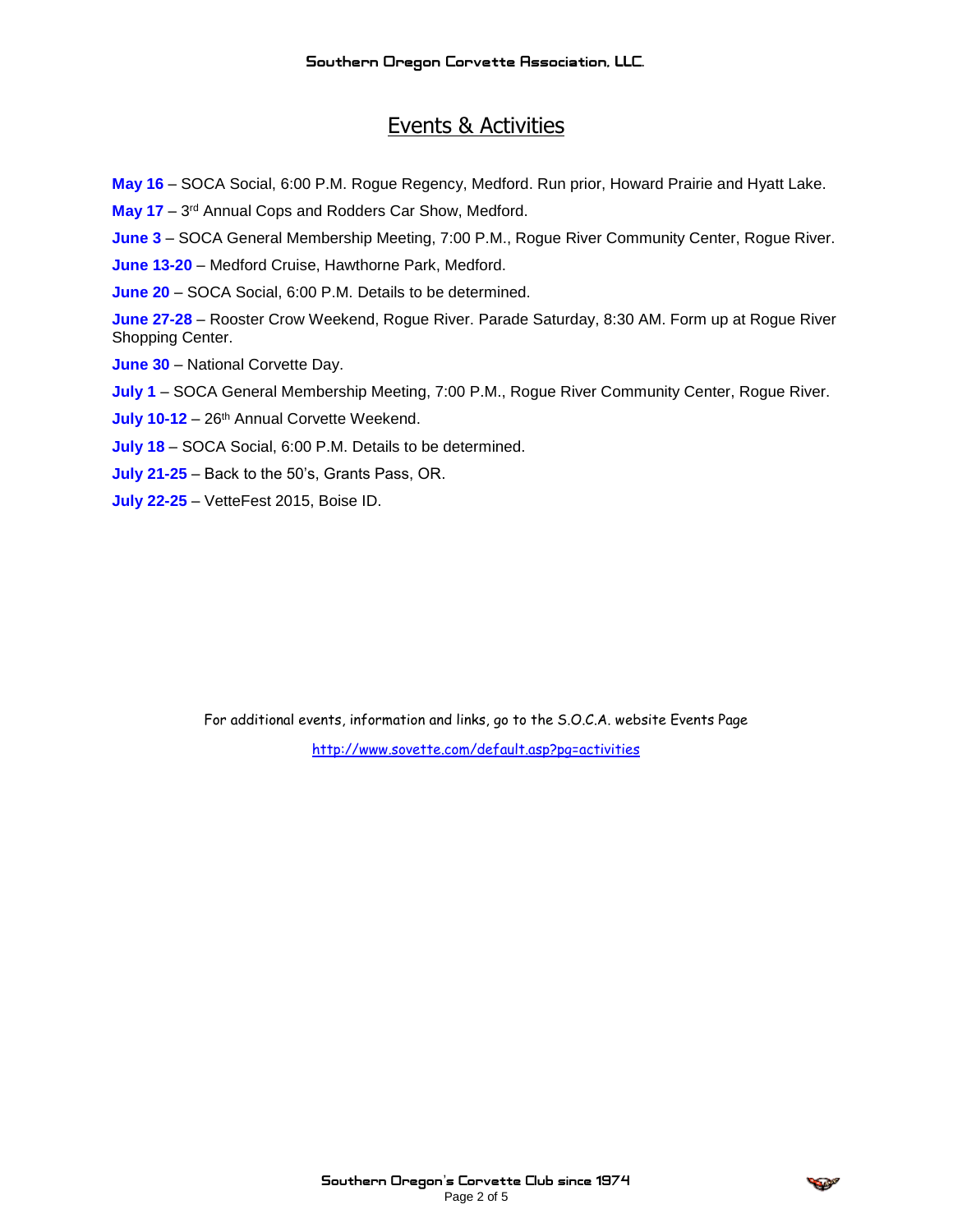

## **Fuel Octane Ratings & Recommendations – AA1Car.com**

The term OCTANE refers to a fuel's ability to resist spark knock or detonation. The chemical properties of the fuel determine its combustion characteristics - the temperature and pressure at which it ignites and how quickly it burns. Higher octane fuels can withstand higher temperatures and pressures, and typically burn somewhat slower than lower octane fuels.

## **How much octane does your engine really need?**

The least amount that's necessary to prevent detonation (spark knock). On most vehicles, that would be regular unleaded 87 octane gasoline. But on higher compression engines, or turbocharged or supercharged engines, the engine may require premium grade 91 to 93 octane fuel.

**[Detonation](http://www.aa1car.com/library/what_is_detonation.htm)** (also called [spark knock\)](http://www.aa1car.com/library/spark_knock.htm) occurs when the octane rating of the fuel isn't high enough to handle the heat and pressure. Detonation is most noticeable when lugging the engine under load or accelerating. It may sound like a pinging, clattering or rattling noise. Instead of a single flame front forming when the fuel is ignited, multiple flame front form spontaneously throughout the combustion chamber. These collide and produce shock waves that cause the noise. The hammer-like blows produced by detonation are very hard on the pistons, head gasket and bearings and may damage the engine if the problem is not corrected.

Other common causes of detonation (besides low octane gasoline) include: a faulty [Exhaust Gas](http://www.aa1car.com/library/egr.htm)  [Recirculation \(EGR\)](http://www.aa1car.com/library/egr.htm) system, too much compression due to a build up of carbon deposits in the combustion chambers (use a top cleaner to clean the combustion chambers), a lean fuel condition (dirty fuel injectors), or [engine overheating.](http://www.aa1car.com/library/overheat.htm)

Most late model engines have a "knock" sensor to detect engine vibrations caused by detonation. When the sensor detects detonation, it signals the PCM to temporarily retard spark timing. This helps protect the engine from possible detonation damage, but it also reduces engine performance and fuel economy.

## **GASOLINE OCTANE RATINGS**

One way to prevent detonation is to use a higher octane fuel. The octane rating of a motor fuel is a measure of its detonation resistance. The octane that's posted on the filling station pump is "pump octane," which is an average of something called "research" and "motor" octane ratings (which are two different laboratory methods of measuring octane). The higher the pump octane number, the better able the fuel is to resist detonation.